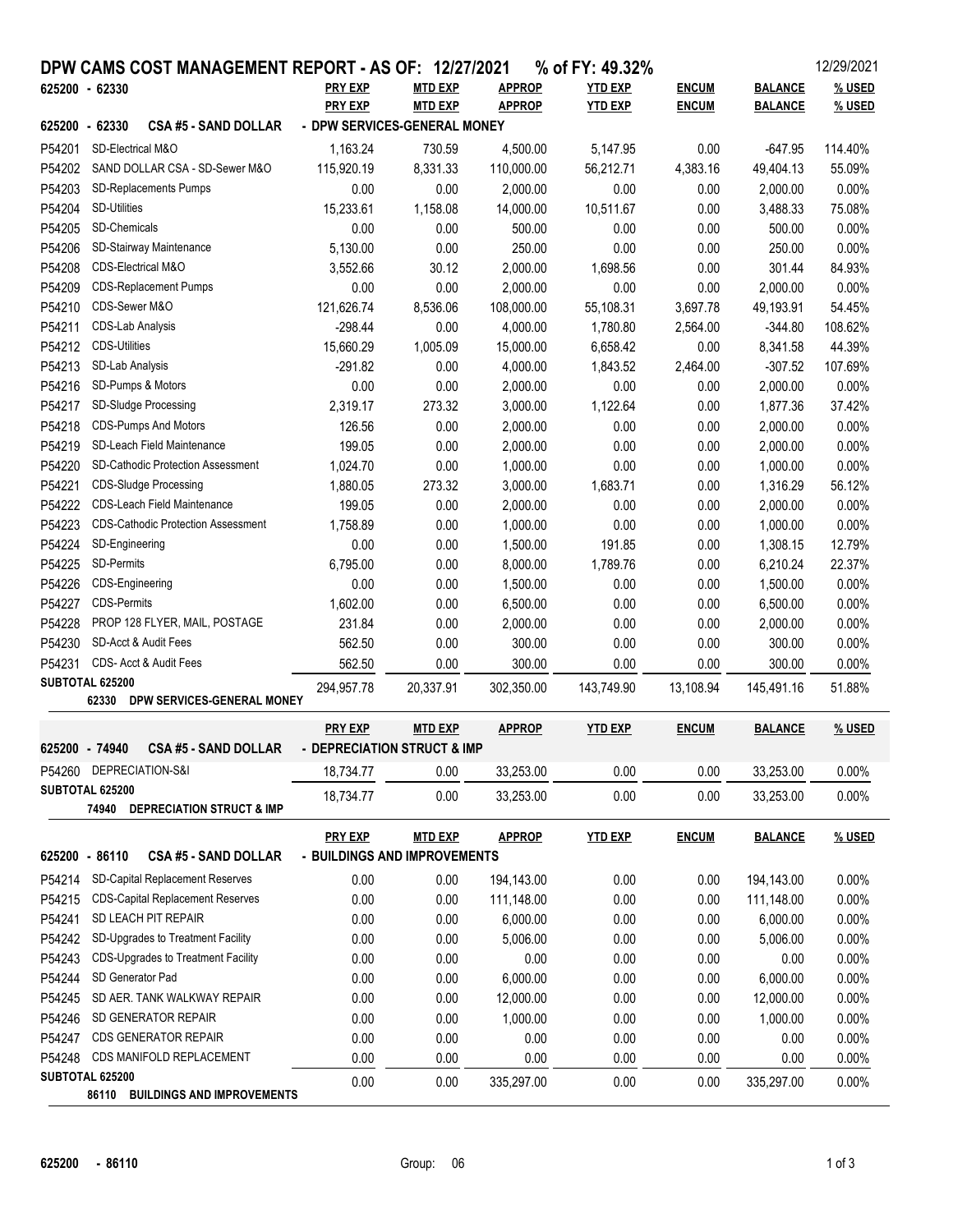| DPW CAMS COST MANAGEMENT REPORT - AS OF: 12/27/2021 |                                |                |               | % of FY: 49.32% |              |                | 12/29/2021 |
|-----------------------------------------------------|--------------------------------|----------------|---------------|-----------------|--------------|----------------|------------|
| 625200 - 86111                                      | <b>PRY EXP</b>                 | <b>MTD EXP</b> | <b>APPROP</b> | <b>YTD EXP</b>  | <b>ENCUM</b> | <b>BALANCE</b> | % USED     |
|                                                     | <b>PRY EXP</b>                 | <b>MTD EXP</b> | <b>APPROP</b> | <b>YTD EXP</b>  | <b>ENCUM</b> | <b>BALANCE</b> | % USED     |
| 625200 - 86111<br><b>CSA #5 - SAND DOLLAR</b>       | - STRUCT AND IMPRVMNTS-ISF OFF |                |               |                 |              |                |            |
| <b>BLDG &amp; IMPROV - ISF OFFSET</b><br>P54300     | 0.00                           | 0.00           | $-335,297.00$ | 0.00            | 0.00         | $-335.297.00$  | $0.00\%$   |
| SUBTOTAL 625200                                     | 0.00                           | 0.00           | $-335.297.00$ | 0.00            | 0.00         | $-335.297.00$  | $0.00\%$   |
| STRUCT AND IMPRVMNTS-ISF OFFS<br>86111              |                                |                |               |                 |              |                |            |
| TOTAL 625200 CSA #5 - SAND DOLLAR                   | 313.692.55                     | 20.337.91      | 335,603,00    | 143.749.90      | 13.108.94    | 178.744.16     | 46.74%     |
| <b>GROUP TOTAL - 06</b>                             | 313.692.55                     | 20.337.91      | 335,603,00    | 143.749.90      | 13.108.94    | 178.744.16     | 46.74%     |